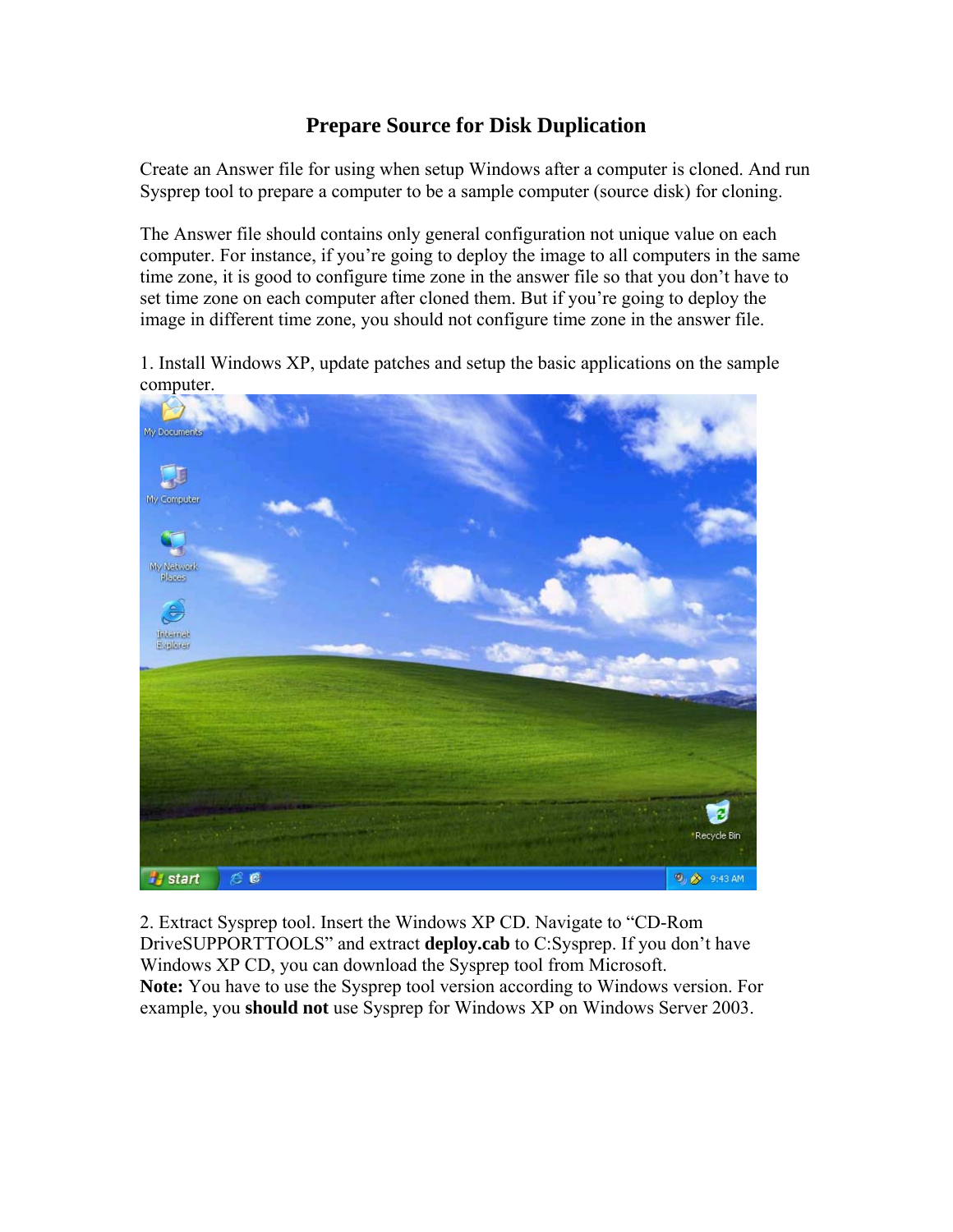

3. Run Setup Manager to create an Answer file. Double-click on setupmgr.exe.

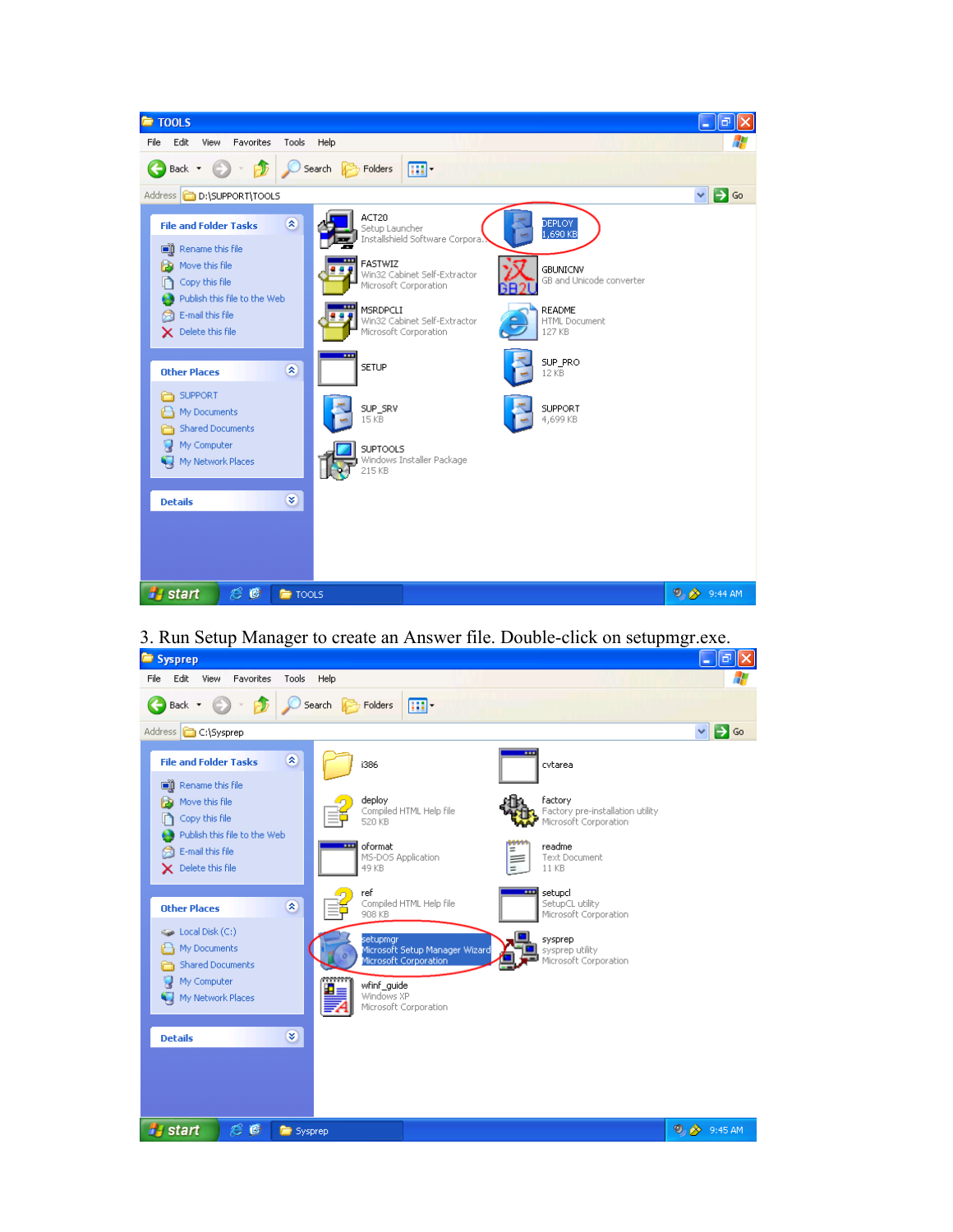# 4. On Welcome to Setup Manager,click Next.

| Setup Manager |                                                                                                                                                       |
|---------------|-------------------------------------------------------------------------------------------------------------------------------------------------------|
|               | Welcome to Setup Manager                                                                                                                              |
|               | Setup Manager helps you prepare the configuration set and<br>answer file to automate the preinstallation of Windows on your<br>destination computers. |
|               |                                                                                                                                                       |
|               | To continue, click Next.                                                                                                                              |
|               | Cancel<br>Next ><br>< Back                                                                                                                            |

5. On New or Existing Answer File, select Create new. Click Next.

| Setup Manager                                                                                                                                                                                                                                                                        |
|--------------------------------------------------------------------------------------------------------------------------------------------------------------------------------------------------------------------------------------------------------------------------------------|
| <b>New or Existing Answer File</b><br>An answer file tells Setup how to install and configure Windows.                                                                                                                                                                               |
| An answer file is a script that provides answers to the questions or options presented<br>during Windows Setup. For example, if your answer file provides an answer to the<br>"Select a time zone" prompt, that page will not be shown to the end user during Setup.<br>C Create new |
| Modify existing                                                                                                                                                                                                                                                                      |
| Enter the path and file name of the answer file:                                                                                                                                                                                                                                     |
| Browse                                                                                                                                                                                                                                                                               |
|                                                                                                                                                                                                                                                                                      |
|                                                                                                                                                                                                                                                                                      |
|                                                                                                                                                                                                                                                                                      |
|                                                                                                                                                                                                                                                                                      |
| Next ><br>Cancel<br>< Back                                                                                                                                                                                                                                                           |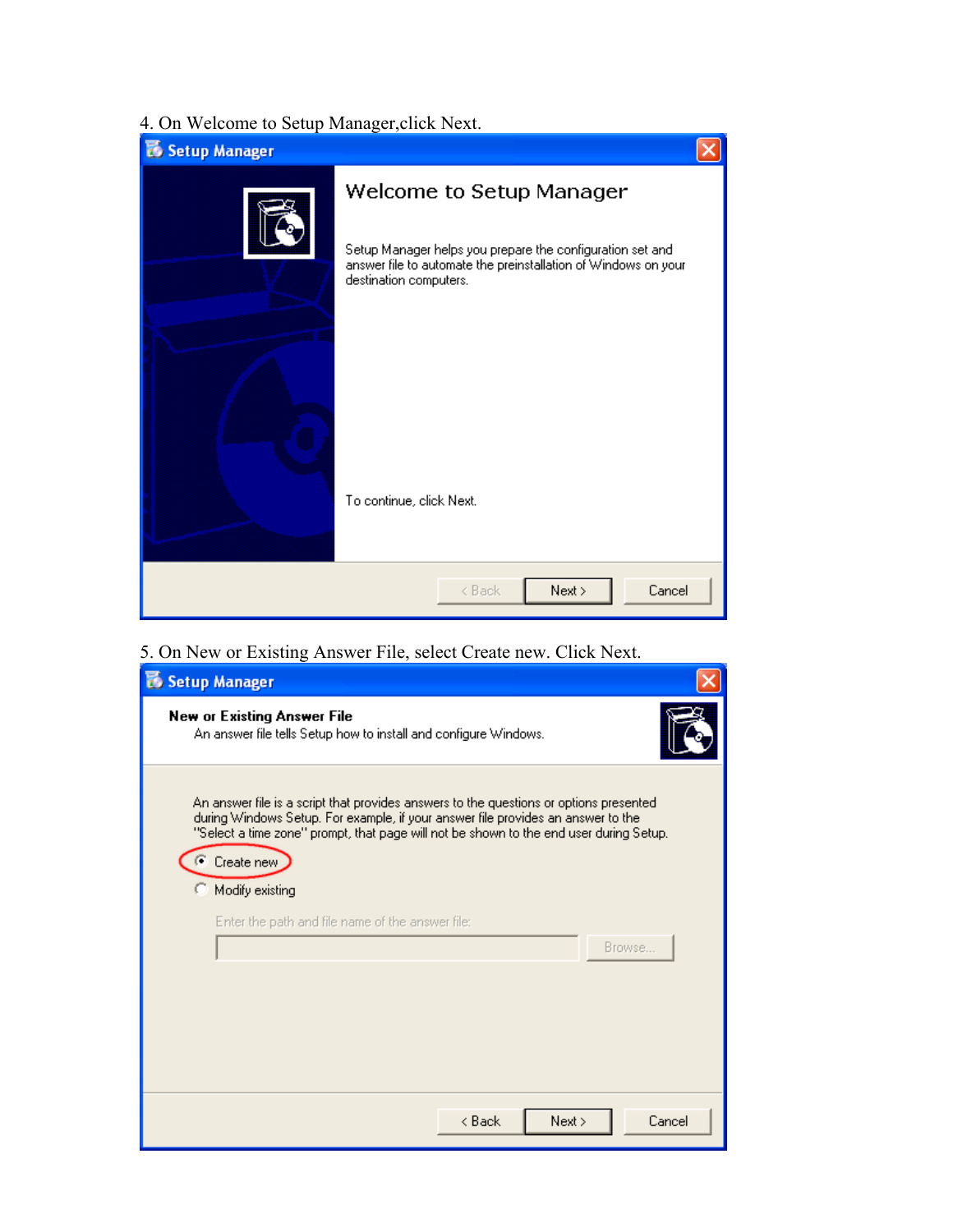# 6. On Type of Setup, select Sysprep setup. Click Next.

| Setup Manager                                                                                                                                                                                                                                                                                                                                                                                            |
|----------------------------------------------------------------------------------------------------------------------------------------------------------------------------------------------------------------------------------------------------------------------------------------------------------------------------------------------------------------------------------------------------------|
| Type of Setup<br>The type of setup you choose determines the name and format of the resulting<br>answer file.                                                                                                                                                                                                                                                                                            |
| The answer file you create will either be Unattend.txt, Sysprep.inf, or a .sif file.<br>Choose a type of setup:<br>C Unattended setup<br>The answer file for Setup is commonly called Unattend.txt, but for a CD-based<br>setup, the answer file must be named Winnt.sif.<br>● Sysprep setup><br>Sysprep.inf is an optional answer file that can be used to automate a setup mode.<br>called Mini-Setup. |
| <b>C</b> Remote Installation Services (RIS)<br>This type of setup allows the end user to set up Windows from a Remote Installation.<br>Server, Setup Manager creates a .sif file.<br>< Back<br>Cancel<br>Next >                                                                                                                                                                                          |

## 7. On Product, select Windows XP Professional. Click Next.

| Setup Manager                                                              |  |  |
|----------------------------------------------------------------------------|--|--|
| Product<br>Which Windows product will be installed using this answer file? |  |  |
| Select a Windows product:                                                  |  |  |
| Windows XP Home Edition                                                    |  |  |
| Windows XP Professional                                                    |  |  |
| C Windows Server 2003, Standard Edition                                    |  |  |
| C Windows Server 2003, Enterprise Edition                                  |  |  |
| C Windows Server 2003, Web Edition                                         |  |  |
|                                                                            |  |  |
|                                                                            |  |  |
|                                                                            |  |  |
|                                                                            |  |  |
|                                                                            |  |  |
| Cancel<br>Next ><br>$8$ Back                                               |  |  |

# 8. On License Agreement, select No, do not fully automate the installation. Click Next.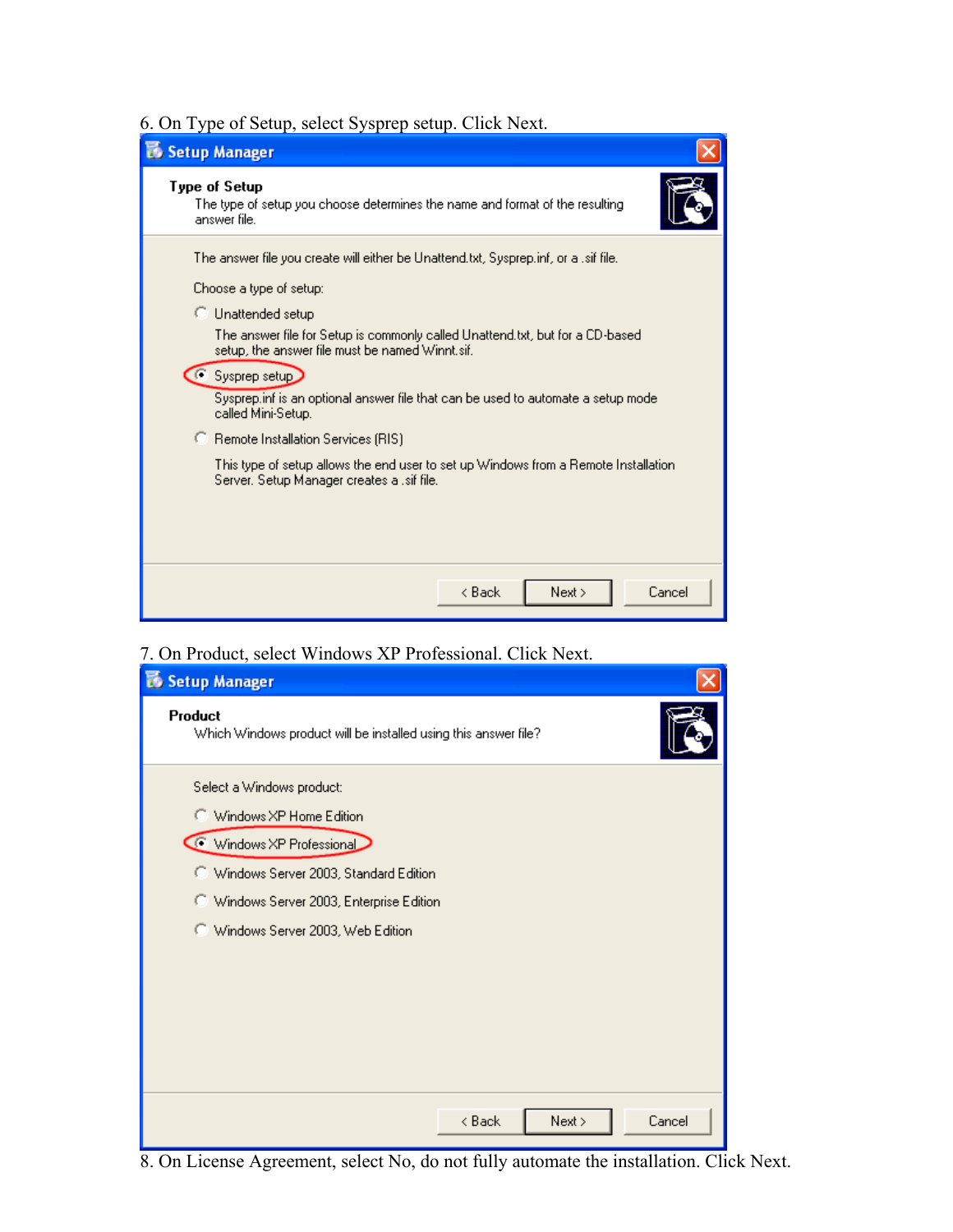| Setup Manager                                                                                                                                                                                                                                                                                      |                          |  |
|----------------------------------------------------------------------------------------------------------------------------------------------------------------------------------------------------------------------------------------------------------------------------------------------------|--------------------------|--|
| License Agreement<br>Do you accept the terms of the License Agreement for Windows?                                                                                                                                                                                                                 |                          |  |
| Using Sysprep, you can fully automate a Windows installation so that no user input is<br>required.                                                                                                                                                                                                 |                          |  |
| To use this option, you must accept the terms of the End User License Agreement<br>(EULA) and any Microsoft license agreements you have for the version of Windows you<br>want to install. For more information about the EULA, consult your documentation or<br>your Microsoft license agreement. |                          |  |
| Do you want to fully automate the installation?                                                                                                                                                                                                                                                    |                          |  |
| <sup>1</sup> Yes, fully automate the installation                                                                                                                                                                                                                                                  |                          |  |
| No, do not fully automate the installation                                                                                                                                                                                                                                                         |                          |  |
| If you choose No, the end user must accept the End User License Agreement.                                                                                                                                                                                                                         |                          |  |
|                                                                                                                                                                                                                                                                                                    |                          |  |
|                                                                                                                                                                                                                                                                                                    |                          |  |
|                                                                                                                                                                                                                                                                                                    |                          |  |
|                                                                                                                                                                                                                                                                                                    | < Back<br>Next<br>Cancel |  |

 9. Now you can configure the general configuration in your environment. I'll show sample configuration.

On Name and Organization, enter the Name and the Organization.

| Setup Manager                                                                                                                                                                                                                                                                                                                                                                                          |                                                                                                                                                                                                                                                                                                                                                                                                                                                                                                                                                                                                                                                        |
|--------------------------------------------------------------------------------------------------------------------------------------------------------------------------------------------------------------------------------------------------------------------------------------------------------------------------------------------------------------------------------------------------------|--------------------------------------------------------------------------------------------------------------------------------------------------------------------------------------------------------------------------------------------------------------------------------------------------------------------------------------------------------------------------------------------------------------------------------------------------------------------------------------------------------------------------------------------------------------------------------------------------------------------------------------------------------|
| File Help                                                                                                                                                                                                                                                                                                                                                                                              |                                                                                                                                                                                                                                                                                                                                                                                                                                                                                                                                                                                                                                                        |
| □ General Settings<br>Name and Organization<br>Display Settings<br>Time Zone<br>Product Key<br>Network Settings<br>$\Box$<br>Computer Name<br>Administrator Password<br>Networking Components<br>Workgroup or Domain<br>Advanced Settings<br>Ė<br>--- Telephony<br>Regional Settings<br>Languages<br><b>Install Printers</b><br><b>Bun Once</b><br>Additional Commands<br><b>Identification String</b> | <b>Name and Organization</b><br>You can customize Windows Setup by providing a default name and organization.<br>Type the default name and organization you want to use. If you leave these boxes<br>blank, the name and organization will not be specified in the answer file, and the end<br>user will be prompted to enter the information during Windows Setup.<br>Virtual<br>Name:<br>Virtual.com<br>Organization:<br>On the left side of this page, the steps of Setup Manager are shown for your information.<br>The highlighted step is your current position. You can move to any step in Setup<br>Manager by clicking that step in the list. |
|                                                                                                                                                                                                                                                                                                                                                                                                        | Cancel<br>Next<br>< Back                                                                                                                                                                                                                                                                                                                                                                                                                                                                                                                                                                                                                               |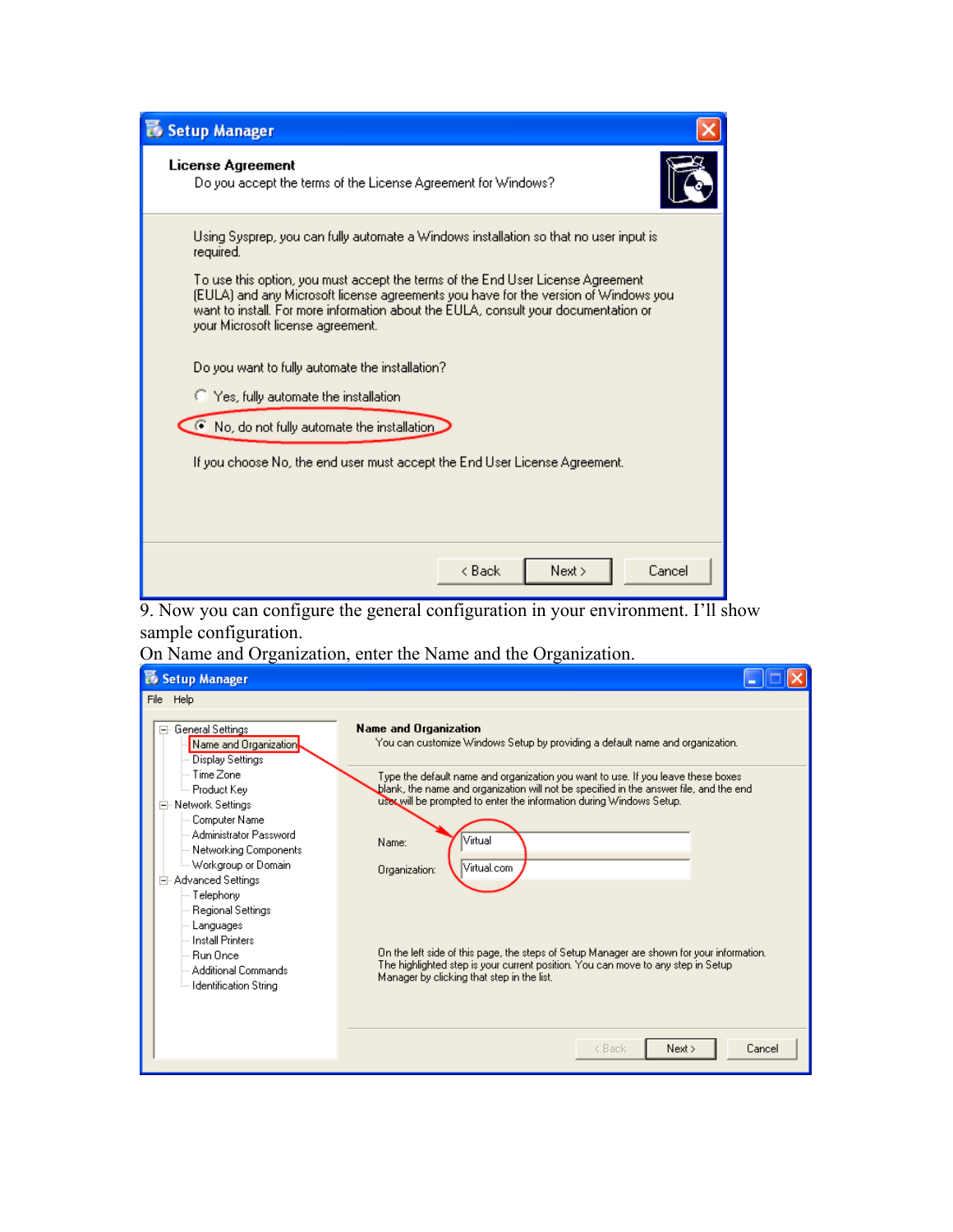### 10. On Time Zone, select the time zone.



11. On Product Key, enter the Windows product key if you have Windows corporate key (one key can be installed on many computers). If you have an unique key on each computer, leave this empty.

| Setup Manager                                                                                                                                                                                                                                                                                                                                                                                                                                                                                                                                                                                                                                                                                                                                                                                                                                                  |
|----------------------------------------------------------------------------------------------------------------------------------------------------------------------------------------------------------------------------------------------------------------------------------------------------------------------------------------------------------------------------------------------------------------------------------------------------------------------------------------------------------------------------------------------------------------------------------------------------------------------------------------------------------------------------------------------------------------------------------------------------------------------------------------------------------------------------------------------------------------|
| File Help                                                                                                                                                                                                                                                                                                                                                                                                                                                                                                                                                                                                                                                                                                                                                                                                                                                      |
| <b>Product Key</b><br>General Settings<br>Fŀ<br>The Product Key identifies your copy of Windows.<br>Name and Organization<br><b>Display Settings</b><br>Time Zone<br>Type a Product Key for the destination computers. You need a separate license for<br>each copy of Windows you install.<br>Product Key<br>Network Settings<br>The Product Key you specify must match the Product Key provided to you by Microsoft<br>Computer Name<br>Licensing, Inc., as it appears on the certificate of authenticity (COA) label on the<br>destination computer.<br>Administrator Password<br>Networking Components<br>Product Key:<br>Workgroup or Domain<br>Advanced Settings<br>$\Box$<br>-- Telephony<br>Regional Settings<br>Languages<br><b>Install Printers</b><br><b>Bun Once</b><br>Additional Commands<br>- Identification String<br>< Back<br>Next<br>Cancel |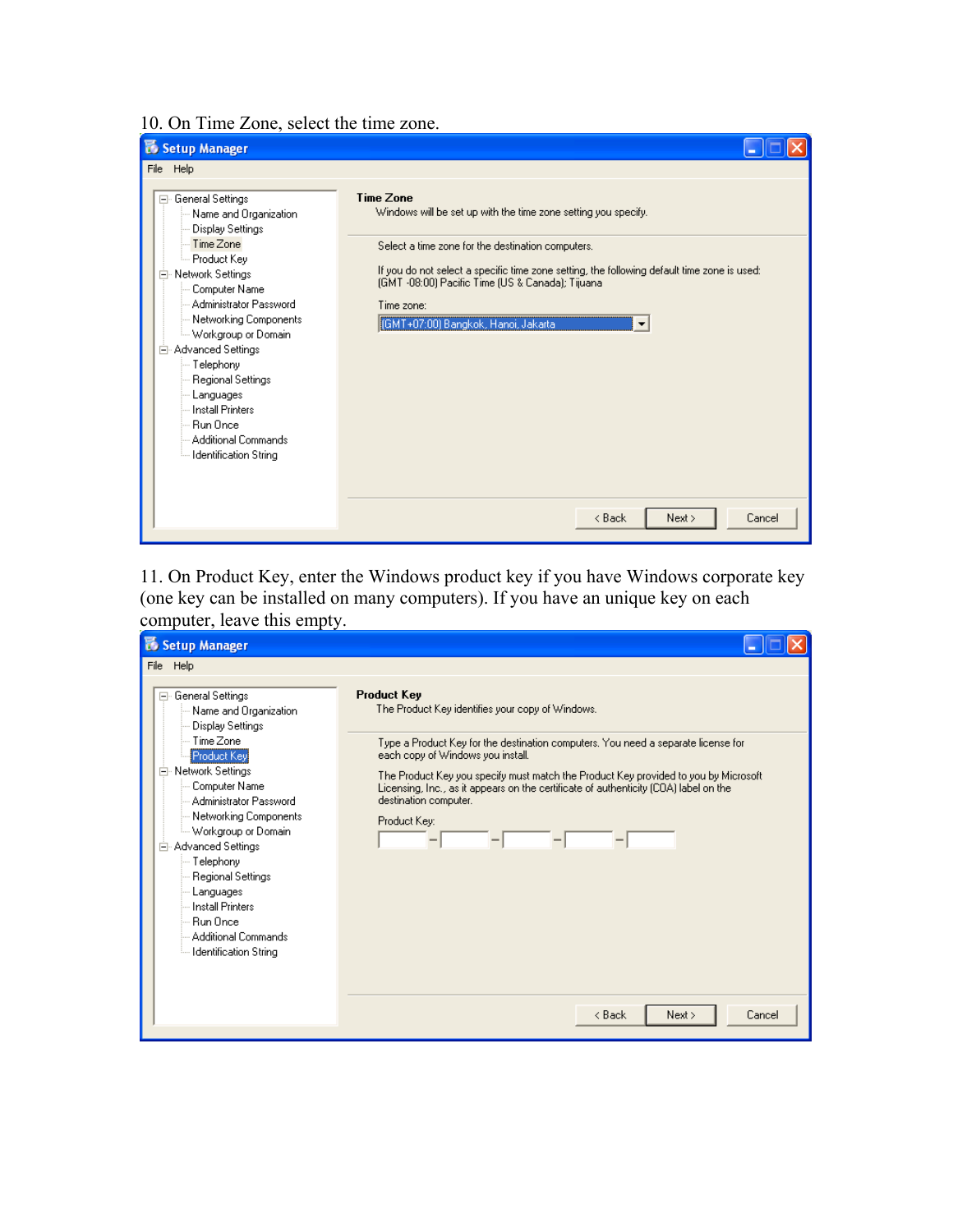12. On Computer Name, select Automatically generate computer name so that each computer after cloned and run sysprep, it'll has unique computer name (Auto-generated name).

| <b>B</b> Setup Manager                                                                                                                                                                                                                                                                                                                                                                     |                                                                                                                                                                                                       |  |
|--------------------------------------------------------------------------------------------------------------------------------------------------------------------------------------------------------------------------------------------------------------------------------------------------------------------------------------------------------------------------------------------|-------------------------------------------------------------------------------------------------------------------------------------------------------------------------------------------------------|--|
| File Help                                                                                                                                                                                                                                                                                                                                                                                  |                                                                                                                                                                                                       |  |
| 日 General Settings<br>Name and Organization<br>Display Settings<br>Time Zone<br>Product Key<br>Network Settings<br>E<br>Computer Name<br>Administrator Password<br>Networking Components<br>Workgroup or Domain<br>Advanced Settings<br>$\Box$<br>-- Telephony<br>Regional Settings<br>Languages<br><b>Install Printers</b><br>Run Once<br>Additional Commands<br>-- Identification String | <b>Computer Name</b><br>Assign a name to the destination computer.<br>Automatically generate computer name<br><b>C</b> Use the following computer name:<br>Computer name:<br>< Back<br>Next<br>Cancel |  |

## 13. On Administrator Password, **choose "Use the following Administrator password"**

| <b>To</b> Setup Manager                                                                                                                                                                                                                                                                                                                                                                                 |                                                                                                                                                                                                                                                                                                                                                                                                                                                                                                                                                                                                                                                                          |
|---------------------------------------------------------------------------------------------------------------------------------------------------------------------------------------------------------------------------------------------------------------------------------------------------------------------------------------------------------------------------------------------------------|--------------------------------------------------------------------------------------------------------------------------------------------------------------------------------------------------------------------------------------------------------------------------------------------------------------------------------------------------------------------------------------------------------------------------------------------------------------------------------------------------------------------------------------------------------------------------------------------------------------------------------------------------------------------------|
| File Help                                                                                                                                                                                                                                                                                                                                                                                               |                                                                                                                                                                                                                                                                                                                                                                                                                                                                                                                                                                                                                                                                          |
| General Settings<br>E<br>Name and Organization<br>Display Settings<br>Time Zone<br>Product Kev<br>Network Settings<br>E<br>Computer Name<br>Administrator Password<br>Networking Components<br>-- Workgroup or Domain<br>Advanced Settings<br>Ė<br>--- Telephony<br>Regional Settings<br>Languages<br><b>Install Printers</b><br><b>Bun Once</b><br>Additional Commands<br><b>Identification String</b> | <b>Administrator Password</b><br>You can specify a password for the Administrator account on all destination computers.<br>If you keep a record of the password you choose, help desk technicians or network.<br>administrators can change settings when needed.<br>Prompt the end user for an Administrator password<br>Œ.<br>Use the following Administrator password (127 characters maximum;<br>case-sensitive):<br>Password:<br>Confirm password:<br>$\Box$ Encrypt the Administrator password in the answer file<br>$\overline{\phantom{a}}$ When a destination computer starts, automatically log on as Administrator<br>Number of times to log on automatically: |
|                                                                                                                                                                                                                                                                                                                                                                                                         | Cancel<br>< Back<br>Next >                                                                                                                                                                                                                                                                                                                                                                                                                                                                                                                                                                                                                                               |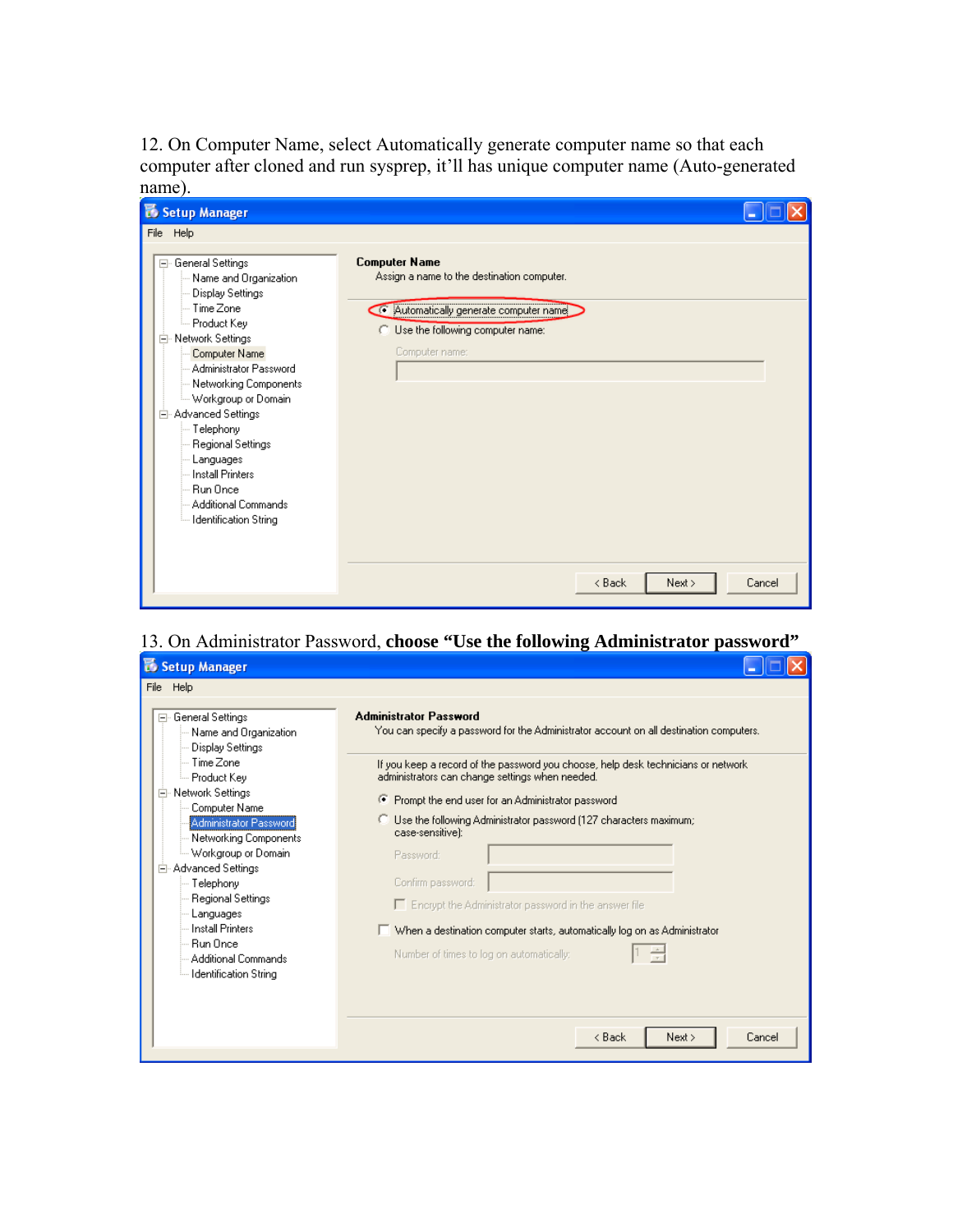14. On Workgroup or Domain, leave as default.

| Setup Manager                                                      |                                                              |                                                                                                                                                                                |
|--------------------------------------------------------------------|--------------------------------------------------------------|--------------------------------------------------------------------------------------------------------------------------------------------------------------------------------|
| File Help                                                          |                                                              |                                                                                                                                                                                |
| General Settings<br>F<br>Name and Organization<br>Display Settings | <b>Workgroup or Domain</b>                                   | The destination computers may belong to either a workgroup or a domain.                                                                                                        |
| Time Zone                                                          | How will the destination computers participate in a network? |                                                                                                                                                                                |
| Product Kev                                                        | Œ                                                            | <b>WORKGROUP</b>                                                                                                                                                               |
| Network Settings<br>Θ<br>Computer Name                             | Workgroup:                                                   |                                                                                                                                                                                |
| Administrator Password                                             | Domain:                                                      | DOMAIN                                                                                                                                                                         |
| Networking Components                                              |                                                              | $\Box$ Create a computer account in the domain                                                                                                                                 |
| Workgroup or Domain<br>Advanced Settings<br>Ē                      |                                                              | Specify a user account that has permission to add a computer to the domain.                                                                                                    |
| Telephony                                                          |                                                              |                                                                                                                                                                                |
| Regional Settings                                                  | User name:                                                   |                                                                                                                                                                                |
| Languages<br><b>Install Printers</b>                               | Password:                                                    |                                                                                                                                                                                |
| <b>Bun Once</b><br>Additional Commands                             | Confirm password:                                            |                                                                                                                                                                                |
| <b>Identification String</b>                                       | after Windows Setup.                                         | If you specify a domain but don't set up a user account, the end user will be prompted<br>for a valid user name and password the first time the computer logs on to the domain |
|                                                                    |                                                              | < Back<br>Next ><br>Cancel                                                                                                                                                     |

15. On Identification String, give some name to identify this sysprep image. It'll keep this information in the registry so you'll know that this computer was cloned from which Sysprep image. Click Finish.

| File Help                                                                                                                                                                                                                                                                                                                                                                                                                                                                                                                                                                                                                                                                                                                                                                                                                                             |
|-------------------------------------------------------------------------------------------------------------------------------------------------------------------------------------------------------------------------------------------------------------------------------------------------------------------------------------------------------------------------------------------------------------------------------------------------------------------------------------------------------------------------------------------------------------------------------------------------------------------------------------------------------------------------------------------------------------------------------------------------------------------------------------------------------------------------------------------------------|
| <b>Identification String</b><br>General Settings<br>$\Box$<br>You can add a string to the registry on the duplicated computers to help identify the<br>Name and Organization<br>Sysprep image.<br>Display Settings<br>– Time Zone<br>Type information you would like to include in the registry about this Sysprep installation.<br>Later, this information can help you determine which Sysprep image is installed on a<br>Product Key<br>particular computer.<br>Network Settings<br>E<br>Computer Name<br>Identification string:<br>Administrator Password<br>Default Windows XP<br>Networking Components<br>- Workgroup or Domain<br>Advanced Settings<br>Θ<br>--- Telephony<br>Regional Settings<br>Languages<br><b>Install Printers</b><br><b>Bun Once</b><br>Additional Commands<br><b>Identification String</b><br>Finish<br>< Back<br>Cancel |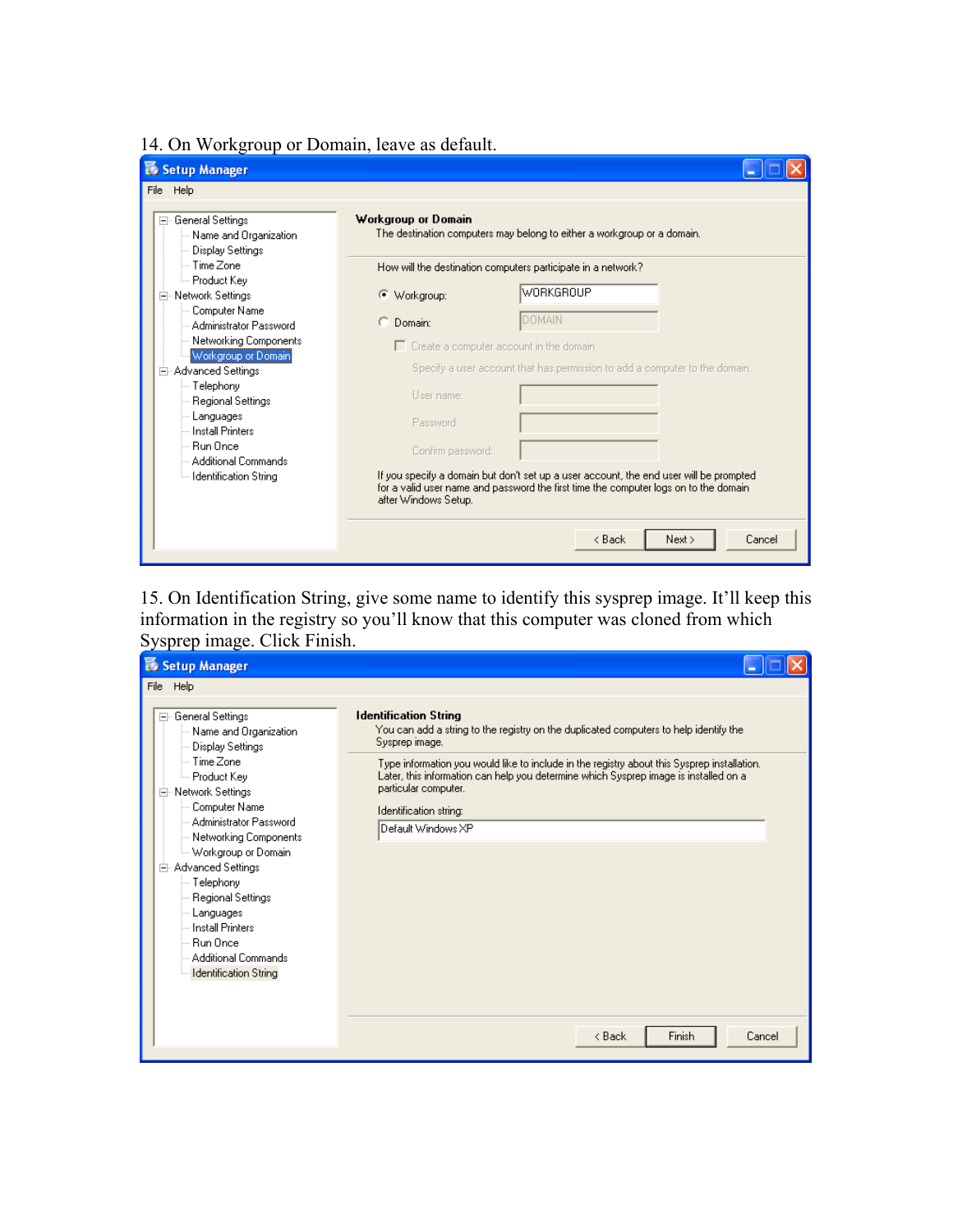16. Save the .inf file. This is the Answer file that you've configured. Save it in the same folder and click OK.



17. After the Answer File has been saved, click Cancel to exit Setup Manager

| <b>B</b> Setup Manager                                                                                                                                                                                                                                                                                                                                                                            |                                                                                                                                                                              |
|---------------------------------------------------------------------------------------------------------------------------------------------------------------------------------------------------------------------------------------------------------------------------------------------------------------------------------------------------------------------------------------------------|------------------------------------------------------------------------------------------------------------------------------------------------------------------------------|
| File Help                                                                                                                                                                                                                                                                                                                                                                                         |                                                                                                                                                                              |
| 日 General Settings<br>Mame and Organization<br>- Display Settings<br>- Time Zone<br>- Product Key<br>白 Network Settings<br>- Computer Name<br>- Administrator Password<br>- Networking Components<br>i Workgroup or Domain<br>白· Advanced Settings<br>- Telephony<br>-- Regional Settings<br>Languages<br>-- Install Printers<br>-- Run Once<br>- Additional Commands<br>In Identification String | <b>Completing Setup Manager</b><br>You have successfully completed Setup Manager and<br>created the following files:<br>C:\Sysprep\sysprep.inf<br>Cancel<br>Next ><br>< Back |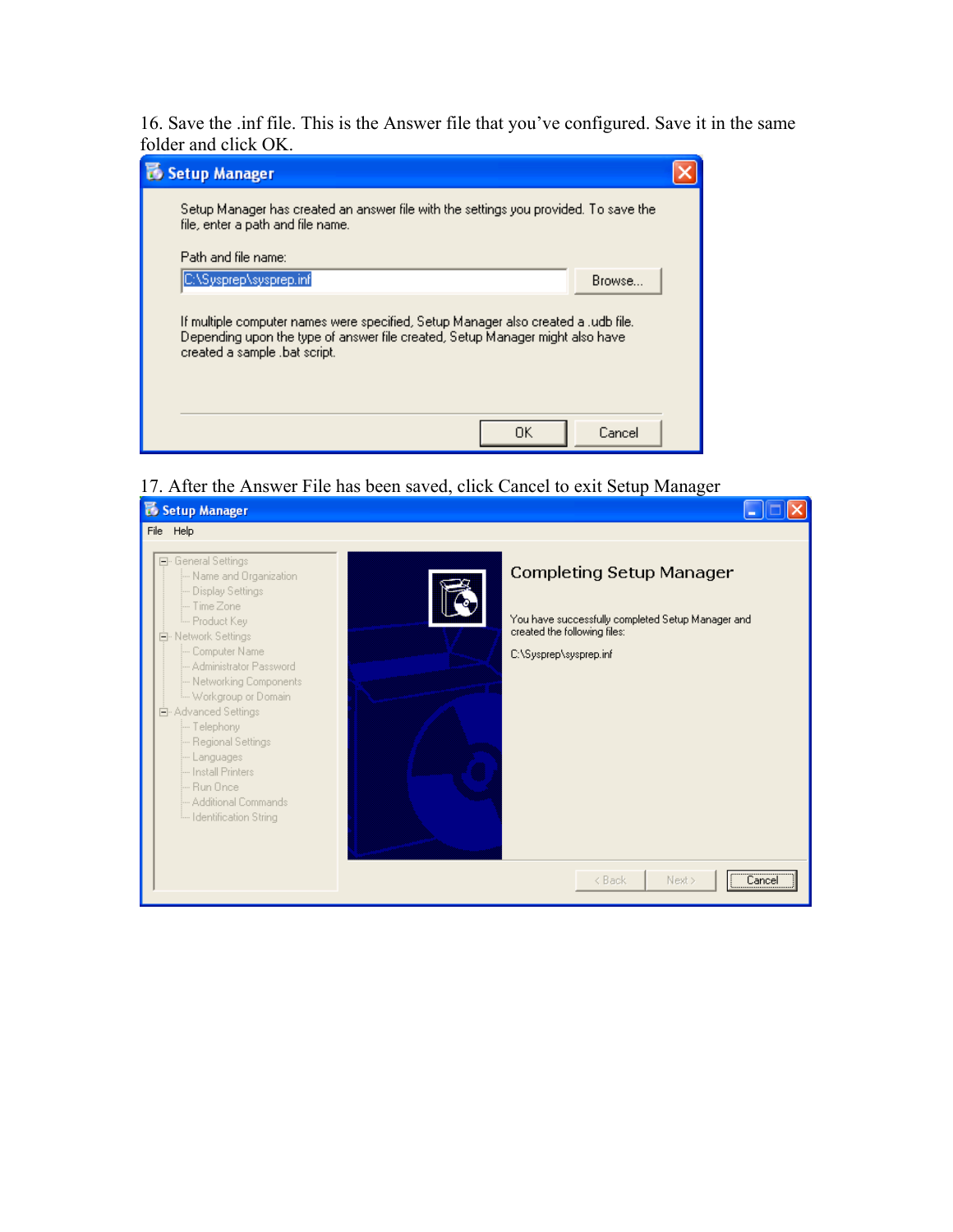

18. You noticed the Sysprep's Answer file has been created in Windows Explorer.

19. Download the latest version of DriverPack BASE (8.12.5 at time of writing) and whatever DriverPacks you need at <http://www.driverpacks.net/>.

20. Extract BASE to a folder by running the .exe you downloaded (example: DPs BASE 8125.exe)

21. In the folder you extracted BASE to, open the 'bin' folder. Copy DPsFnshr.ini and extract DPsFnshr.7Z to C:\ on the computer you'll be running Sysprep on.

22. Inside of the BASE 'bin' folder, open the 'wnt5 x86-32' folder. Copy ROE.exe to C:\sysprep, and extract DevPath.exe from M2.7z to C:\ on the computer you'll be running Sysprep on.

3. Extract your DriverPacks with either 7-zip or WinRAR. If you have WinRAR 2 integrated into your shell you can just control-click the Packs you want to select them, into the same folder structure under the 'D' folder  $(D\setminus C, D\setminus G,$  etc). You should also have then right-click on one and choose "Extract Here". Make sure that they are all merged a set of files ending with wnt5 x86-32.ini. These contain the various exceptions that DPsFnshr.exe reads when it runs.

24. Move extracted DriverPacks ('D' folder) and wnt5\_x86-32.ini files to C:\ on the computer you'll be running Sysprep on.

24a. If you are slipstreaming DP\_Graphics\_A, create a dummy (Notepad) file in C:\. Name it ATICCC.ins if you want the Catalyst Control Center or ATICCP.ins if you want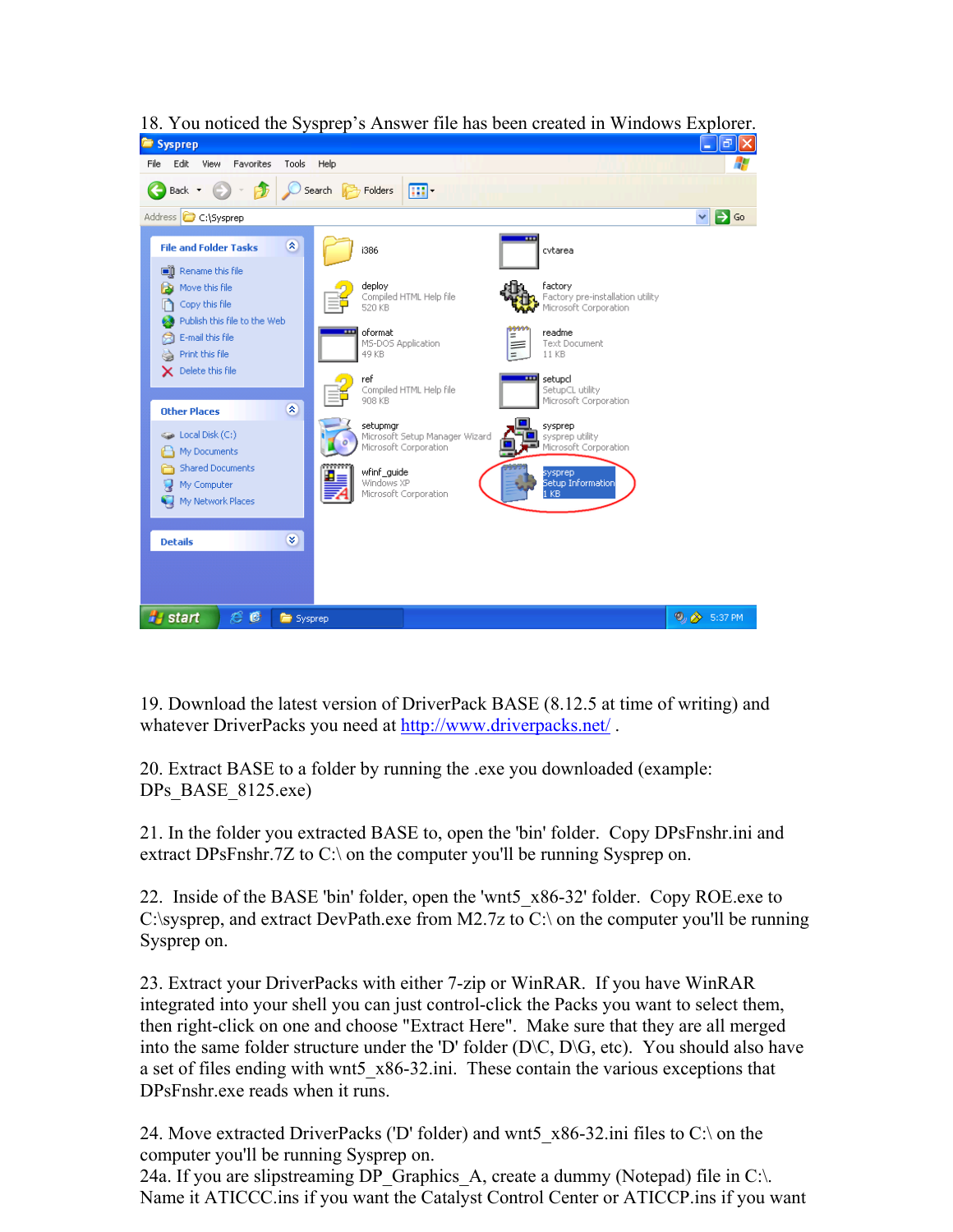the Catalyst Control Panel installed when Radeon hardware is detected. The file can b e blank as DPsFnshr.exe just looks for the file name. DPsFnshr.exe deletes the .ins file when it is finished running.

24b. If you want, you can modify the extracted driver packs to remove hardware you don't need. If you do, remember to move the modified driver pack to  $D\langle 3 \rangle$  (i.e.  $D\langle 3 \rangle C$ , D\3\CPU, etc). If you want DPsFnshr.exe to run as intended (do to paths in the wnt5 x86-32.ini files), though, I would leave things like the DriverPack Graphics A unmodified.

25. Open a Command Prompt and run

*C:\DevPath.exe C:\D* 

and then

## *NF.exe C:\D C:\makeP*

**NOTE:** Since you are loading your DevicePath with DevPath.exe, you can leave out the *OemPnPDriversPath* entry (under the [Unattended] section) in your sysprep.inf file. *OemPnPDriversPath* has a 512 characters limit, but DevPath.exe gets around this by writing directly to the registry entry that *OemPnPDriversPath* gets loaded into by sysprep.

26. Open C:\DPsFnshr.ini in Notepad. Since we aren't actually running BASE we have to change the configuration for the Finisher manually. Generally, you will only need to edit the KTD and KTDlocation variables at the very top. If you do not want KTD enabled set:

## *" KTD = "false*

If you want to KTD, put 'paths:' and then a list of folders in D you want to keep. Even if you want to keep all the drivers, I would still recommend specifying them individually party and modified driver packs, and a  $D\backslash G$  folder that contains an unmodified Driver due to the "double D" and Desktop.ini bugs in Finisher. For example, in my configuration, I want to keep all of the drivers. I have a D\3 folder when I've put my 3rd Pack Graphics A. So my KTD line looks like:

## $KTD = "paths:D\setminus G; D\setminus 3"$

KTDlocation tell Finisher where to move the D folder to if you have KTD enabled. For example, I move my drivers to C:\WINDOWS\Options\Drivers so my KTDlocation line is:

## *kTDlocation = "%SystemRoot%\Options\Drivers"*

27. Edit c:\sysprep\sysprep.inf and add the following lines under the [Unattended] section:

*UpdateInstalledDrivers = Yes DriverSigningPolicy = Ignore*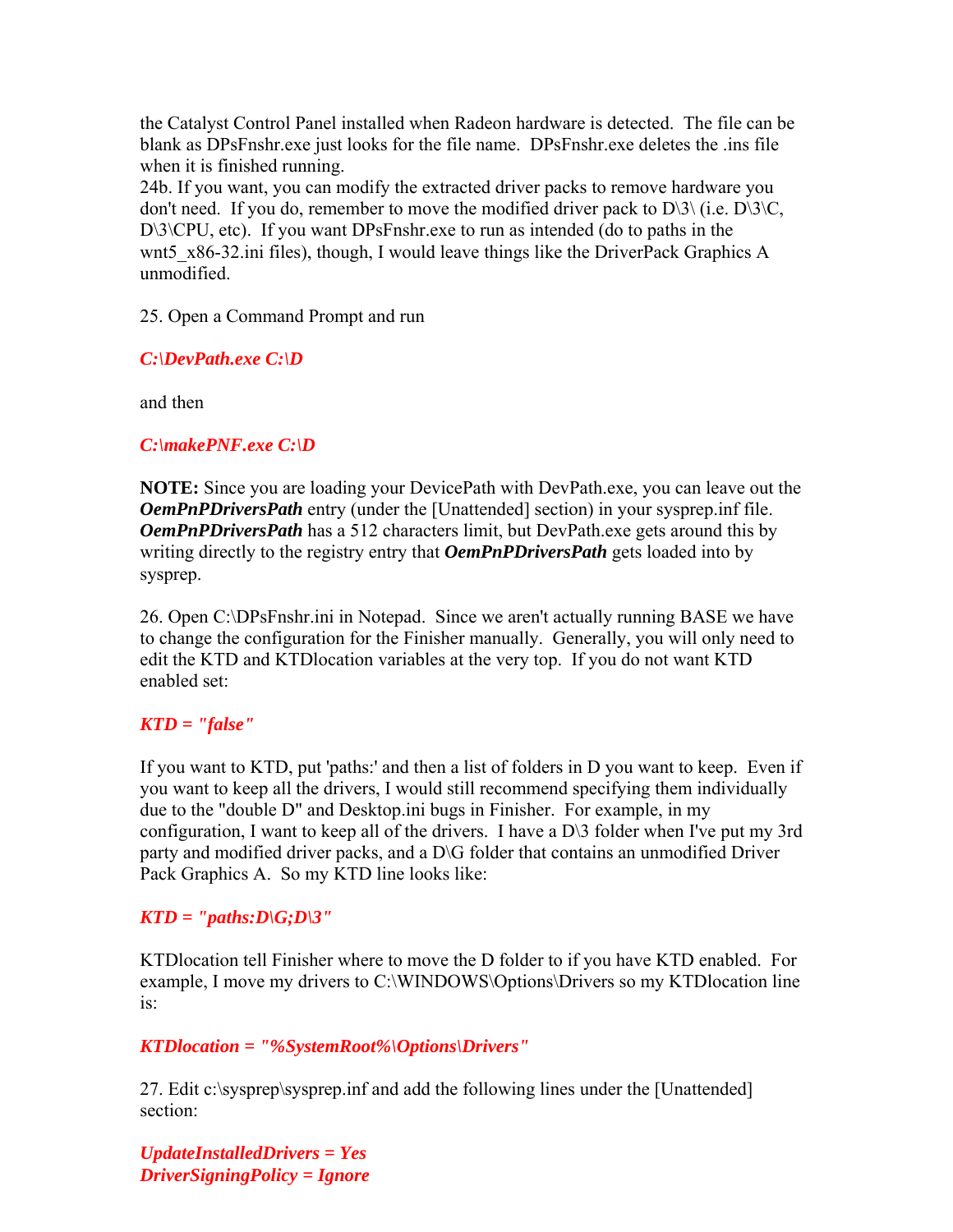**NOTE:** *UpdateinstalledDrivers* specify that Plug and Play is called after Mini-Setup, to driver signing about unsigned vendor-supplied drivers. Disable the Driver Signing Policy re-enumerate all the installed drivers, and to install any updated drivers in the driver path. *DriverSigningPolicy s*etting this policy setting to "ignore" disables any warnings from by checking "*Ignore"* in System Properties > Hardware > Drivers Signing…

28a. (optional) If you want the Mass Storage drivers that come with XP added to your sysprep.inf then add the line:

## *ysprepMassStorage] [S*

to the very end of your sysprep.inf. Then, run

## *:\sysprep\sysprep.exe -bmsd c*

28b. We want to add the MassStorage drivers we downloaded in the drivers packs so we automatically generate a text file of entries that we can manually add to the **sysprep.ini** in can avoid unbootable systems that lack the SATA drivers. There is a script that will the **[SysprepMassStorage]** section.

8c. Copy the following script into a text file and save it as **HWIDS.cmd**: 2

BEGIN #

rem %1 is path to MassDriverPacks Folder IF NOT EXIST %1 GOTO EOF IF "%1"=="" GOTO EOF

SETLOCAL ENABLEDELAYEDEXPANSION SET STDOUT=%cd%\HWIDS.TXT TYPE>%STDOUT% 2>NUL

::traverse drivers path CALL :TRAVERSAL %1

OTO EOF G

```
:TRAVERSAL
for /f %%f in ('Dir /b *.inf') do (
for /f "eol=- tokens=2 delims=," %%i in ('find /i "pci\ven" %%f') do (
for /f "tokens=1* delims=_" %%k in ("%%j") do (
for /f "usebackq tokens=1* delims=; " %%a in (^{\circ}\!\!/\circ\!\!/\circ\!\!/\circ) do (
PUSHD %1 
 for /f "tokens=*" %%j in ("%%i") do (
    if /i "%%k" EQU "PCI\VEN" ( 
      echo %%a=%cd%\%%f>>%STDOUT%
     ) 
   \mathcal{L}\mathcal{L} ) 
)
```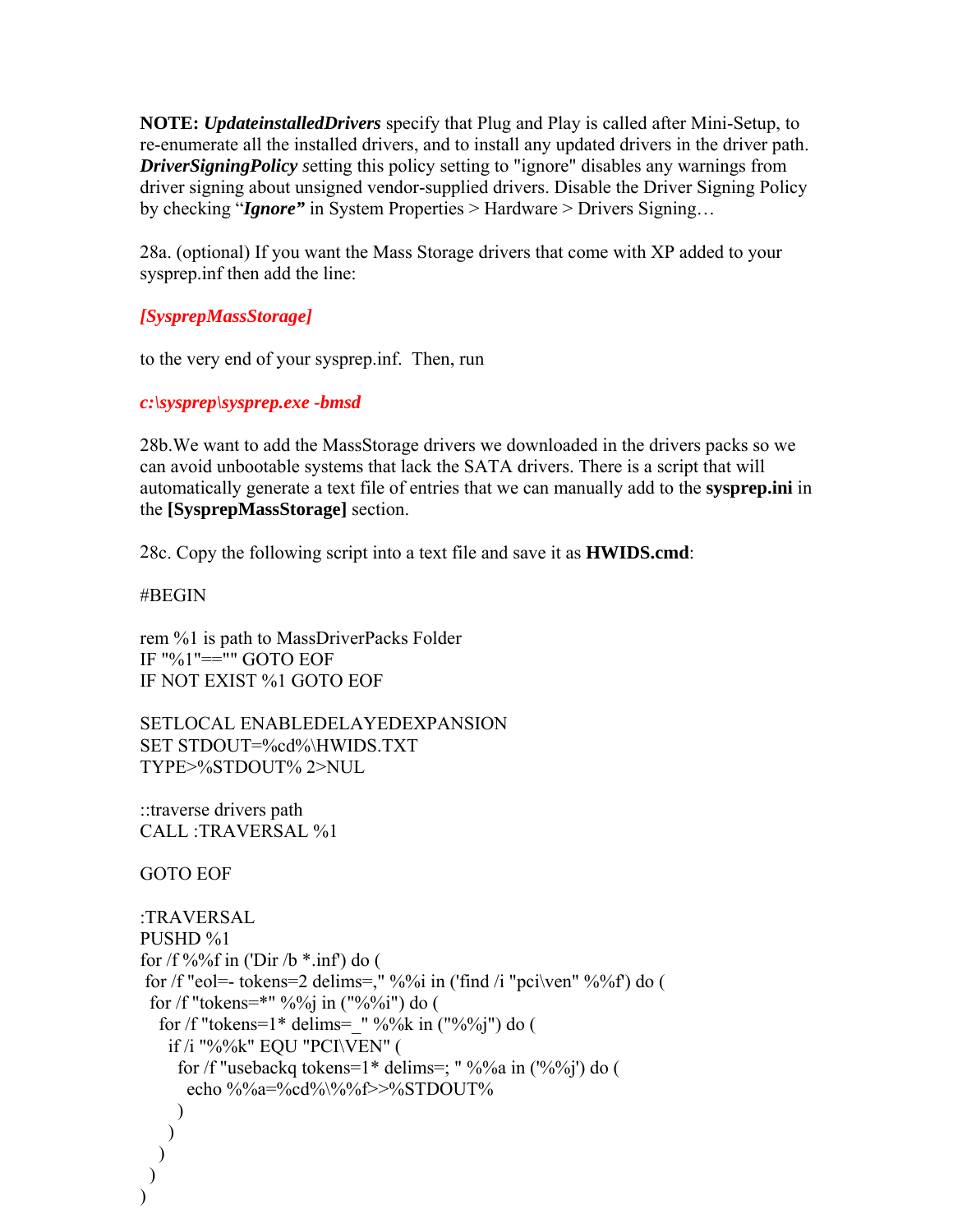```
FOR /F %%I IN ('DIR /AD /OGN /B') DO ( 
POPD
GOTO EOF
CALL :TRAVERSAL %CD%\%%I 
\lambda
```
:EOF

 $\mathcal{L}$ 

END #

28d. Move the **HWIDS.cmd** file to the C:\ directory and the command prompt, run;

## *:\HWIDS.cmd D\M C*

28e. HWIDS will run through the drivers and create **HWIDS.txt** in the directory you ran it from. (**C:\HWIDS.txt**) Open **HWIDS.txt** and copy the entire thing at the end of the **[SysprepMassStorage]** section. You should see similar entries which were generated when we ran **sysprep** with the **-bmsd** flag.

Example:

*8086&DEV\_2652&CC\_0106 = C:\D\M\IN\1\iaahci.inf PCI\VEN\_ PCI\VEN\_8086&DEV\_2653&CC\_0106 = C:\D\M\IN\1\iaahci.inf PCI\VEN\_8086&DEV\_27C1&CC\_0106 = C:\D\M\IN\1\iaahci.inf PCI\VEN\_8086&DEV\_27C5&CC\_0106 = C:\D\M\IN\1\iaahci.inf PCI\VEN\_8086&DEV\_27C3&CC\_0104 = C:\D\M\IN\1\iastor.inf PCI\VEN\_8086&DEV\_2652&CC\_0104 = C:\D\M\IN\1\iastor.inf*

**IMPORTANT: The next step will cause programs to run on next boot. Do not reboot after this point or your hard work will be lost!** 

29. Open a Command Prompt and run

*:\sysprep\ROE.exe 937 C*

This tells Windows to run C:\DPsFnshr.exe on the next reboot. I found that using [GuiRunOnce] in sysprep.inf to run DPsFnshr.exe resulted in the dreaded desktop.ini bug. Using ROE.exe to create a RunOnceEx entry for DPsFnshr.exe does not have this issue. **DO NOT REBOOT BEFORE THE NEXT STEP OR DPsFnshr.exe WILL RUN**!

30. Next, let's prepare this computer as a sample computer for cloning by run Sysprep.exe.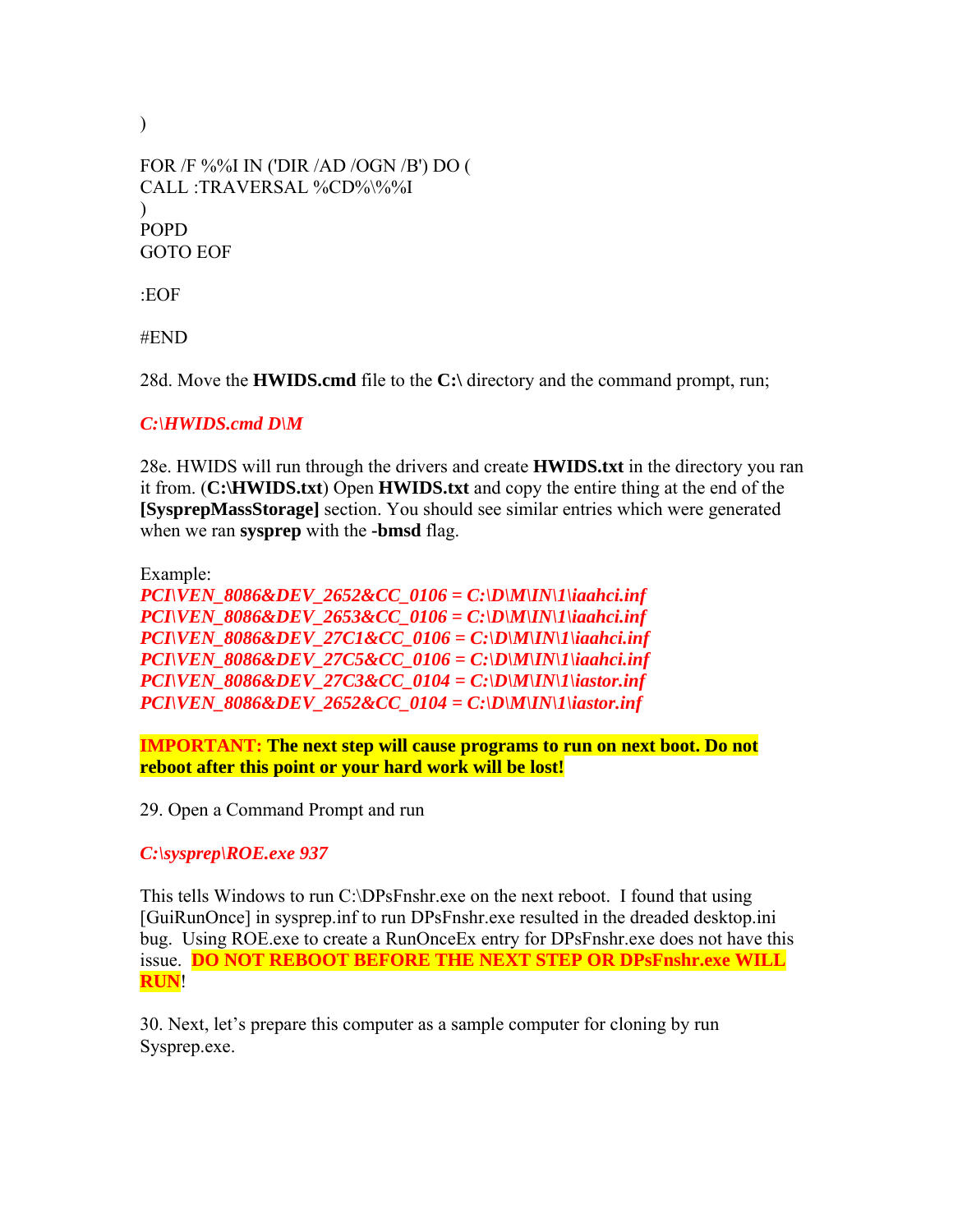

31. It shows a warning message. Just click OK.

| System Preparation Tool 2.0 |                                                                                                                                                               |  |  |
|-----------------------------|---------------------------------------------------------------------------------------------------------------------------------------------------------------|--|--|
|                             | Running System Preparation Tool (Sysprep) can modify this computer's security<br>settings.                                                                    |  |  |
|                             | If allowed under your license agreement, you may use Sysprep to prepare an-<br>installation of Windows that you can deploy to multiple destination computers. |  |  |
|                             | After you run Sysprep, Windows will automatically shut down.                                                                                                  |  |  |
|                             | Cancel<br>ОΚ                                                                                                                                                  |  |  |

32. To make Sysprep use Answer file after cloned, check on Mini-Setup. Select Shutdown mode to Shutdown. Click Reseal.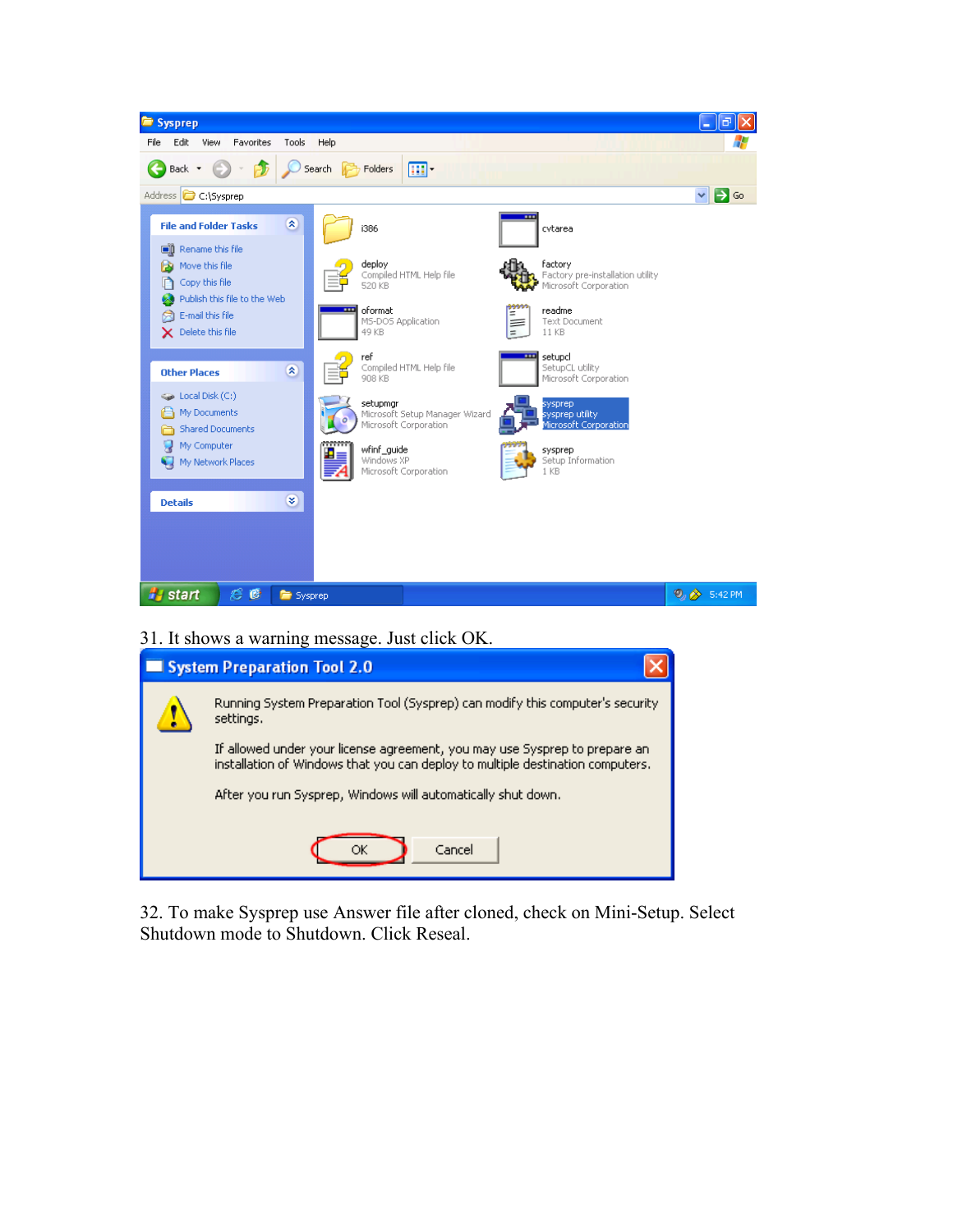| <b>System Preparation Tool 2.0</b>                                                                                                                            |  |  |  |
|---------------------------------------------------------------------------------------------------------------------------------------------------------------|--|--|--|
| System Preparation Tool (Sysprep) prepares a computer's hard disk for<br>delivery to the end user. Additional options are available from the<br>command line. |  |  |  |
| To skip Windows Welcome or Mini-Setup and<br>Factory<br>configure the installation as scripted in Winbom.ini,<br>click Factory.                               |  |  |  |
| To reboot this computer and manually test the<br>Audit<br>installation, click Audit (available only in Factory<br>mode).                                      |  |  |  |
| To prepare the computer for the end user, click<br>Reseal<br><b>Reseal</b>                                                                                    |  |  |  |
| Options                                                                                                                                                       |  |  |  |
| Don't reset grace period for activation                                                                                                                       |  |  |  |
| $\overline{\triangledown}$ Use Mini-Setup                                                                                                                     |  |  |  |
| Don't regenerate security identifiers                                                                                                                         |  |  |  |
| Detect non-plug and play hardware                                                                                                                             |  |  |  |
| Shutdown mode:<br>Shut down                                                                                                                                   |  |  |  |

Note: "Don't reset grace period for activation" - Activation is not required when you use Volume License media (VL versions of Windows XP) in conjunction with the VL product keys.

33. It shows a warning message again that after reboot the security identifiers (SIDs) will be regenerate. This is what we want after clone the disk. Click OK.

| <b>System Preparation Tool 2.0</b> |                                                                                                                                                                                 |  |  |
|------------------------------------|---------------------------------------------------------------------------------------------------------------------------------------------------------------------------------|--|--|
|                                    | You chose to regenerate security identifiers (SIDs) on the next reboot.<br>You only need to regenerate SIDs if you plan to make an image of the installation after<br>shutdown. |  |  |
|                                    | To regenerate SIDs, click OK. To go back and change this setting, click Cancel.                                                                                                 |  |  |
|                                    | Cancel                                                                                                                                                                          |  |  |

34. Sysprep is working.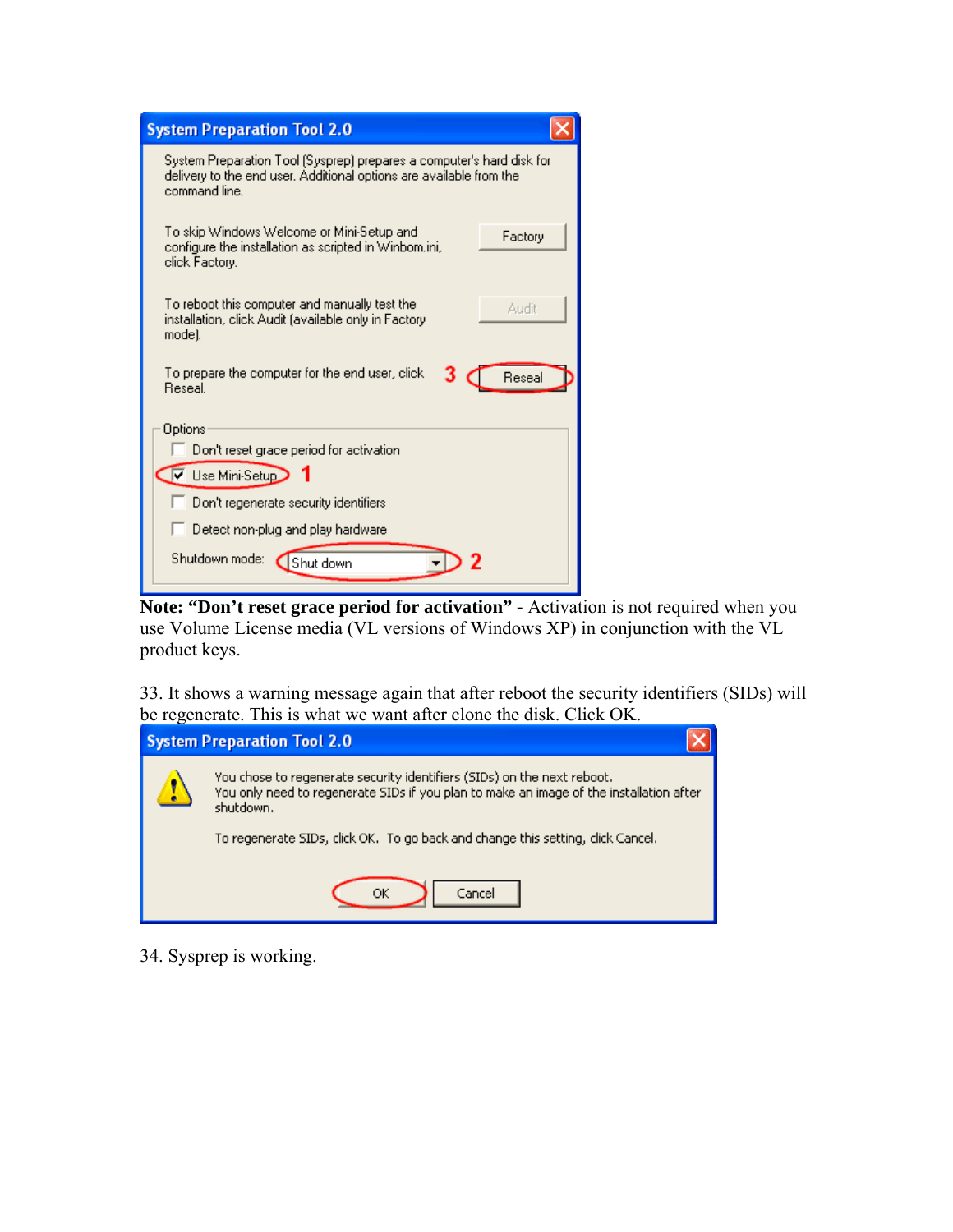| <b>System Preparation Tool 2.0</b>                                                                                                                            |                    |        |  |  |  |
|---------------------------------------------------------------------------------------------------------------------------------------------------------------|--------------------|--------|--|--|--|
| System Preparation Tool (Sysprep) prepares a computer's hard disk for<br>delivery to the end user. Additional options are available from the<br>command line. |                    |        |  |  |  |
| To skip Windows Welcome or Mini-Setup and<br>Factory<br>configure the installation as scripted in Winbom.ini,<br>click Factory.                               |                    |        |  |  |  |
| To reboo<br>installatio                                                                                                                                       | Sysprep is working | Audit  |  |  |  |
| mode).                                                                                                                                                        |                    |        |  |  |  |
| To prepa<br><b>Beseal</b>                                                                                                                                     |                    | Reseal |  |  |  |
| Options                                                                                                                                                       |                    |        |  |  |  |
| Don't reset grace period for activation                                                                                                                       |                    |        |  |  |  |
| <b>▽</b> Use Mini-Setup                                                                                                                                       |                    |        |  |  |  |
| Don't regenerate security identifiers                                                                                                                         |                    |        |  |  |  |
| Detect non-plug and play hardware                                                                                                                             |                    |        |  |  |  |
| Shutdown mode:<br>Shut down                                                                                                                                   |                    |        |  |  |  |

35. The sample computer is shutting down. After the system shutdown, its disk can now be cloned to other disk now. Next post, I'll show how to clone a disk to disk using Norton Ghost.

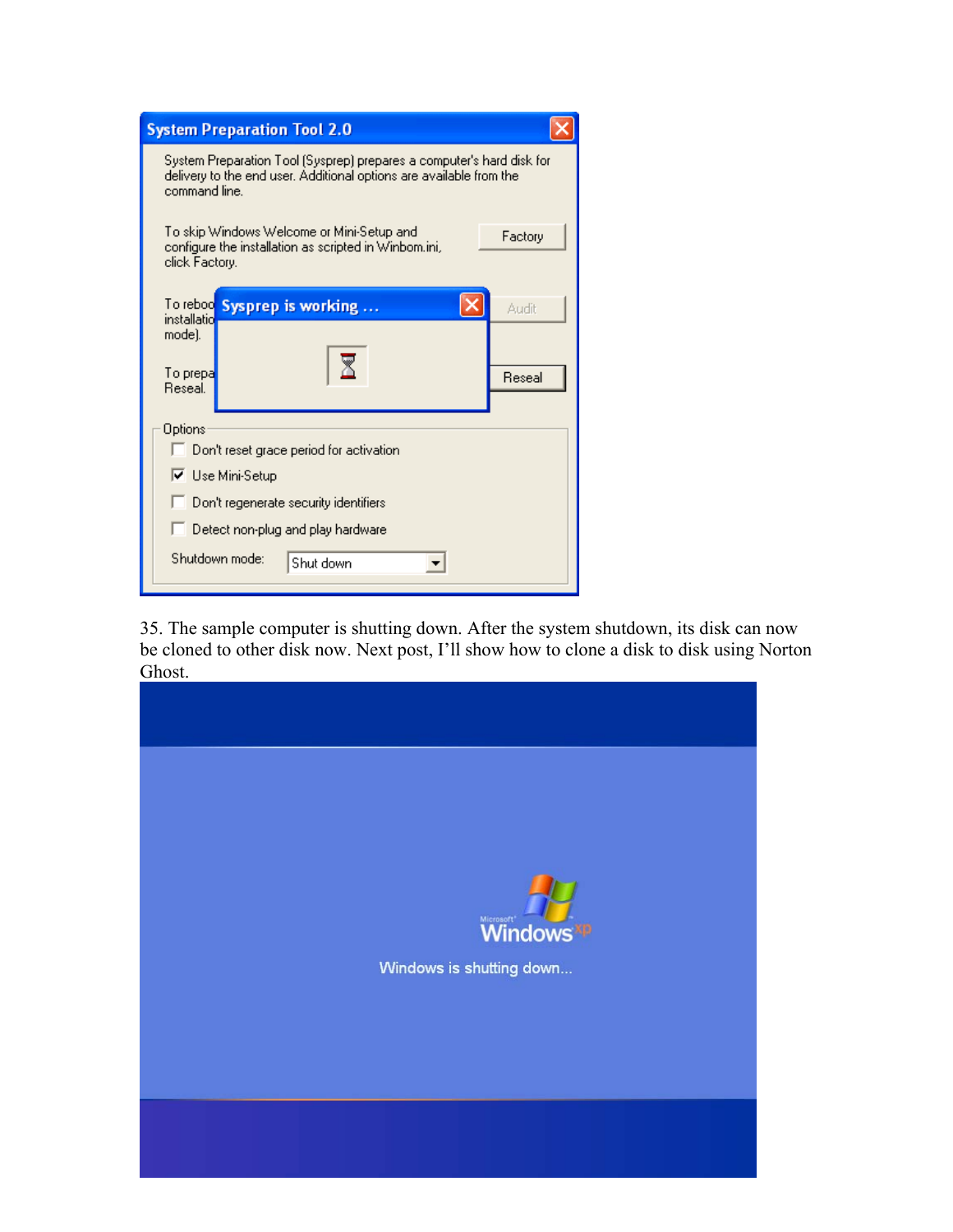## Tips

Clean out the HKLM\Software\Microsoft\Windows\CurrentVersion\DevicePath key in the registry. Everytime you run sysprep it appends the path state in OEMPnPDriversPath in the sysprep.inf file to this registry key on the base image. This can make this key extremely long if you do not clean it out.

Before Re-Seal your image run "cleanmgr" from a command prompt. Purge Internet cache history from Internet Explorer and Mozilla. Defrag image at least 2x. Run Nullfile.exe this tool zeros out free space.

# Customizing Sysprep.inf

;SetupMgrTag

There are other sections to the sysprep.inf then what I will use in this example but in my environment I only use these so I will stick to these. Many of these are also optional and many don't seem to have an effect in my environment will be comment it out, but I will explain them to you.

I would suggest running setupmgr.exe in the sysprep folder to create a base sysprep.inf file and to then edit it by hand from then on as setupmgr.exe can delete some of your customizations.

; ----------------- Sysprep Notes ----------------- ; Note: All notes in this files must have a ';' before them, and the first line should not be changed from ';SetupMgrTag'. Options like OemPnPDriversPath can be removed or comment it out with ; if don't have an effect in your environment. ;<br>, ; Things to know: ; 1: Verify if you need a new HAL and add appropriate UpdateUPHAL or UpdateHAL lines below under the [unattended] section or use the "Multi-universal Hal options" hack. ;<br>, ; 3: Verify the admin password in the [GuiUnattended] section If done properly this file is deleted after sysprep completes so this should not be a security issue ;<br>, [Unattended] ;OemPnPDriversPath="Drivers\1\1;Drivers\1\10;Drivers\1\11;Drivers\1\12;Drivers\1\13; Drivers\intel" DriverSigningPolicy=Ignore InstallFilesPath=C:\sysprep\i386 TargetPath=\WINDOWS ExtendOemPartition=1 KeepPageFile=0 OemSkipEULA=Yes UpdateInstalledDrivers=Yes NonDriverSigningPolicy=Ignore UpdateServerProfileDirectory=1 [Sysprep] BuildMassStorageSection=Yes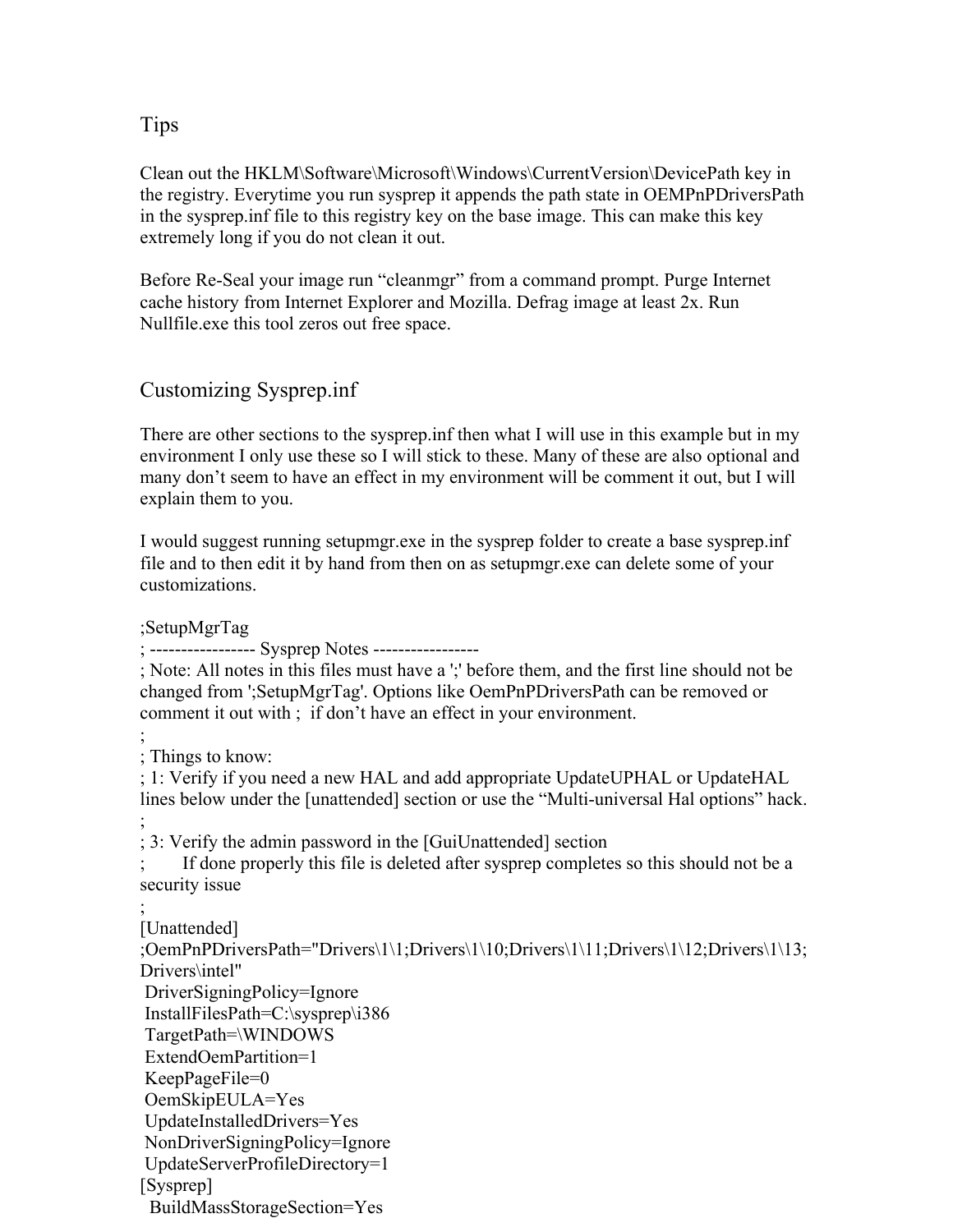[GuiUnattended] AdminPassword="ADMIN\_SECRET\_PASS" EncryptedAdminPassword=NO OEMSkipRegional=1 OEMDuplicatorstring="20091105 - v1.0" TimeZone=10 OemSkipWelcome=1 AutoLogon=Yes AutoLogonCount=3 [FavoritesEx] Title1="Google.com" URL1="http://google.com" [UserData] FullName="Your Name" OrgName="Your Orginization" ComputerName=\* ProductKey=xxxxx-xxxxx-xxxxx-xxxxx-xxxxx [Display] BitsPerPel=32 Xresolution=1024 YResolution=768 Vrefresh=72 AutoConfirm=1 [TapiLocation] CountryCode=1 Dialing=Tone AreaCode=719 LongDistanceAccess="9" [RegionalSettings] LanguageGroup=13,17,3,2,5,16,4,12,15,7,8,10,11,9,6,14,1 Language=00000409 [Networking] InstallDefaultComponents=Yes [Identification] JoinWorkgroup=TEMPORARY [GuiRunOnce] ;Command0=c:\drivers\scripts\cleanup.bat [SysprepMassStorage] \*pnp0a00=c:\windows\inf\machine.inf \*pnp0a01=c:\windows\inf\machine.inf \*pnp0a04=c:\windows\inf\machine.inf \*pnp0a03=c:\windows\inf\machine.inf pci\cc\_0604=c:\windows\inf\machine.inf pci\cc\_0601=c:\windows\inf\machine.inf ...Shortand for this post... pci\ven\_1055&dev\_9130=c:\windows\inf\mshdc.inf pcmcia\micron-mtcf\_\_\_\_-392d=c:\windows\inf\mshdc.inf pci\ven\_1179&dev\_0105=c:\windows\inf\mshdc.inf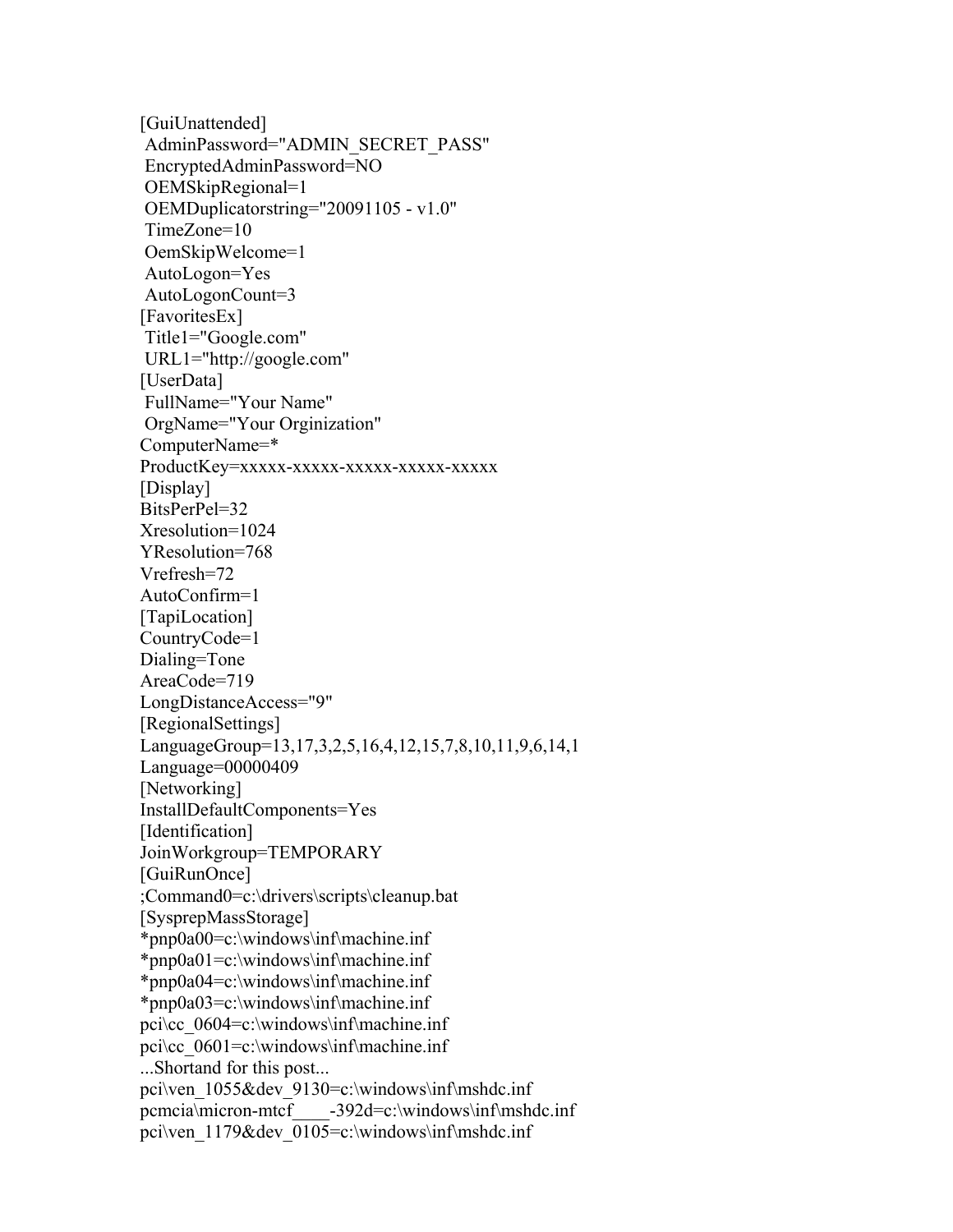# **-Section by Section**

## **[Unattended]**

**OemPnPDriversPath**= Since you are loading your DevicePath with

DevPath.exe(Driverspack), you can leave out the *OemPnPDriversPath* entry (under the [Unattended] section) in your sysprep.inf file. *OemPnPDriversPath* has a 512 characters limit, but DevPath.exe gets around this by writing directly to the registry entry that *OemPnPDriversPath* gets loaded into by sysprep.

**DriverSigningPolicy=Ignore** This will let SysPrep silently install drivers that are not signed

**InstallFilesPath=c:**\sysprep\i386 This should be the location of the i386 folder from the Windows XP CD

**TargetPath**=\Windows The folder name to install windows to

**ExtendOemPartition**=1 Depending on the third-party software you use to create and apply the images, you may be able to shrink or increase the disk image to fit the size of the target disk. When you are using Sysprep with NTFS volumes in environments in which the drive sizes may differ, use the following method:

 1. Create your image using a partition/volume less than or equal in size to the smallest hard disk installed in the target computers.

 2. After you run Sysprep and the image is created (using whichever disk-imaging software you want), do not let the imaging software extend the volume when applying the image to the target computer. Check the documentation included with the disk-imaging software for information on how to prevent this.

 3. Modify the Sysprep.inf file to use the ExtendOemPartition key in the [Unattended] section to extend the partition to the full size of the target disk or the extra size (in megabytes) that you want.

Values:

ExtendOemPartition  $= 0$  (do not extend)

ExtendOemPartition  $= 1$  (extend to the end of the disk)

ExtendOemPartition = number in megabytes (extend the volume this many megabytes in size)

When the duplicated disk is placed in a computer and turned on, the volume is extended by Windows Setup to the size you specified in the Sysprep.inf answer file. This allows Windows to update the NTFS metafile information to reflect the correct volume size and maintain file system integrity.

**KeepPageFile**=0 Deletes the page file to help make sure no residual from the other hardware is still hanging around

**OEMSkipEULA=Yes** Accepts the EULA for you automatically

**UpdateInstalledDrviers**=Yes Reinstalls any drivers that have updates to them **NonDriversSigningPolicy**=Ignore Ignores warnings about unsigned files that are not drivers

**UpdateServerProfileDirectory**=1 More Info The article talks about this setting with a hotfix and SP2, but in this hotfix seems to be included in SP3. This setting takes the administrator profile and copies it to the default profile.

 **[Sysprep]**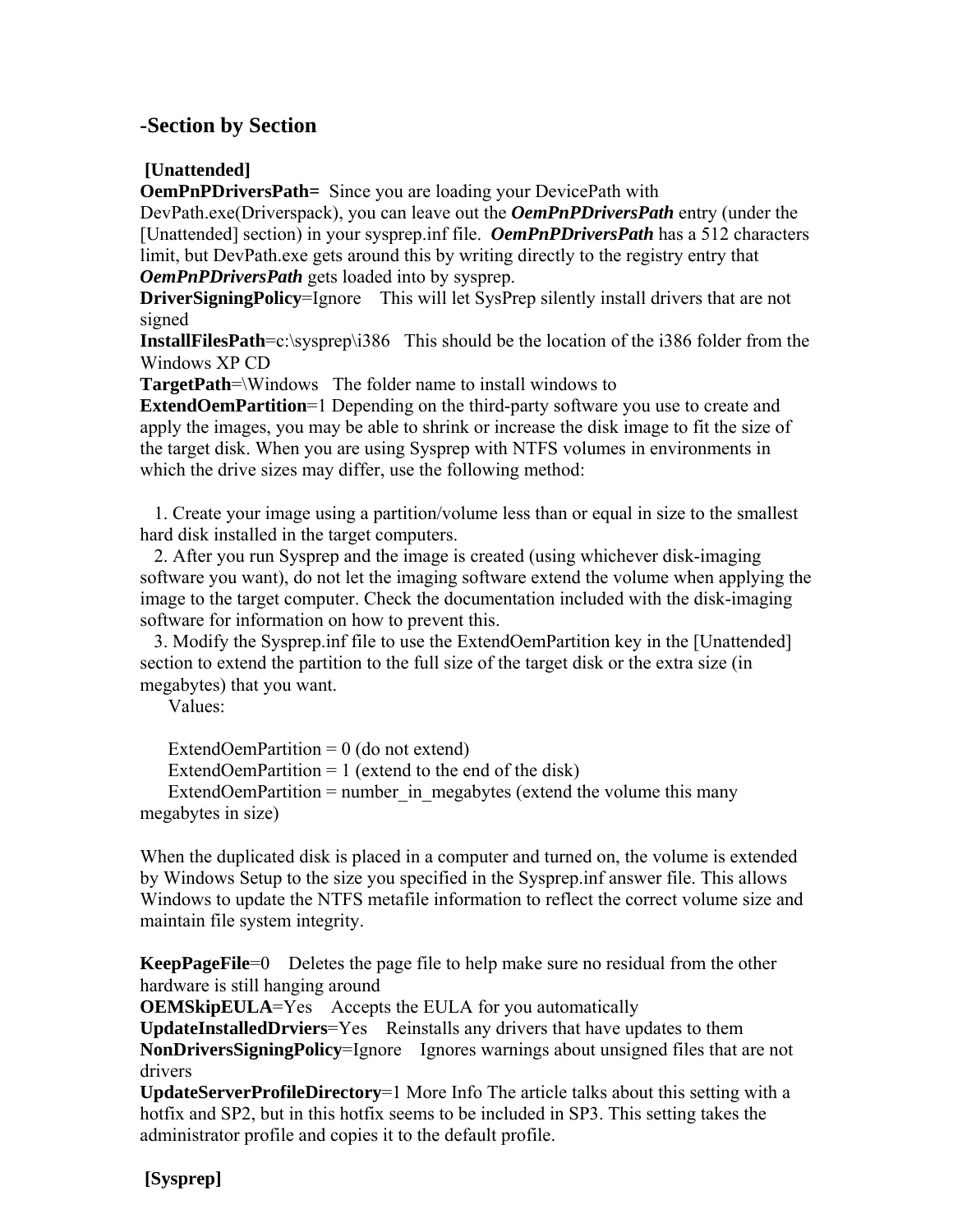**BuildMassStorageSection**=Yes Extremely important as this will build all mass storage drivers

### **[GuiUnattended]**

**AdminPassword**=… Set this to your password

**EncrypedAdminPassword=NO** I always opt out of encrypting the admin password as I have had times this step fails and encrypting the password disables the autologon feature use further down, also remember that this file will be deleted before the first login.

**OEMSkipRegional**=1 Skips the Regional options page

**OEMDuplicatorString=**"Clones Name" This is a key put into the registry so you can track what clone a computer came from

**TimeZone**=10 10 just happens to MST so you will need to change this to your time zone

**OEMSkipWelcome**=1 Skips the Welcome Screen

**AutoLogon**=Yes Logs the administrator into the computer automatically after sysprep finishes

**AutoLogonCount**=3 Will log the administrator on for 3 reboots. Note that if you log off the PC it will log you right back on until you restart

#### **[FavoritesEX]**

**Title1**<sup>=</sup>"Google.com" This is to add a favorite to IE automatically but it has yet to work for me. Change the number for each new site **URL1**=http://google.com The URL to match Title1

#### **[UserData]**

**FullName**="Your Name" The name in which the computer is registered to **OrgName**<sup>-\*\*</sup>Your OrgName<sup>\*\*</sup> The organization in which the computer is registered to **ComputerName**=\* Let sysprep pick a random computer name **ProductKey** Put your volume license key in here, if you do not have one leave this value blank. Look for another post from me shortly to get around typing in the key on every computer if you don't have a VLK

#### **[Display]**

**BitsPerPel**=32 32bit color **xResolution**=800 set the monitor to 800×600 for older models **yResolution**=600 set the monitor to 800×600 for older models **vRefresh=60** 60 Hz **AutoConfirm**=1 Confirm the resolution change, if you don't set this to 1 you will need to click ok within 15 seconds to keep the video settings once they change

#### **[TapiLocation]**

**CountryCode**=1 1 is for the US, change this accordingly **Dialing=Tone** Set the modem to tone dialing **AreaCode**=404 Your area code **LongDistanceAccess**="9" Set this to the number the computer will need to use to get an outside line

 **[RegionalSettings] LanguageGroup**=1,2,3,4,5,6,7,8,9,10,11,12,13,14,15,16,17 Installs all languages **Language**=00000409 set the default to English